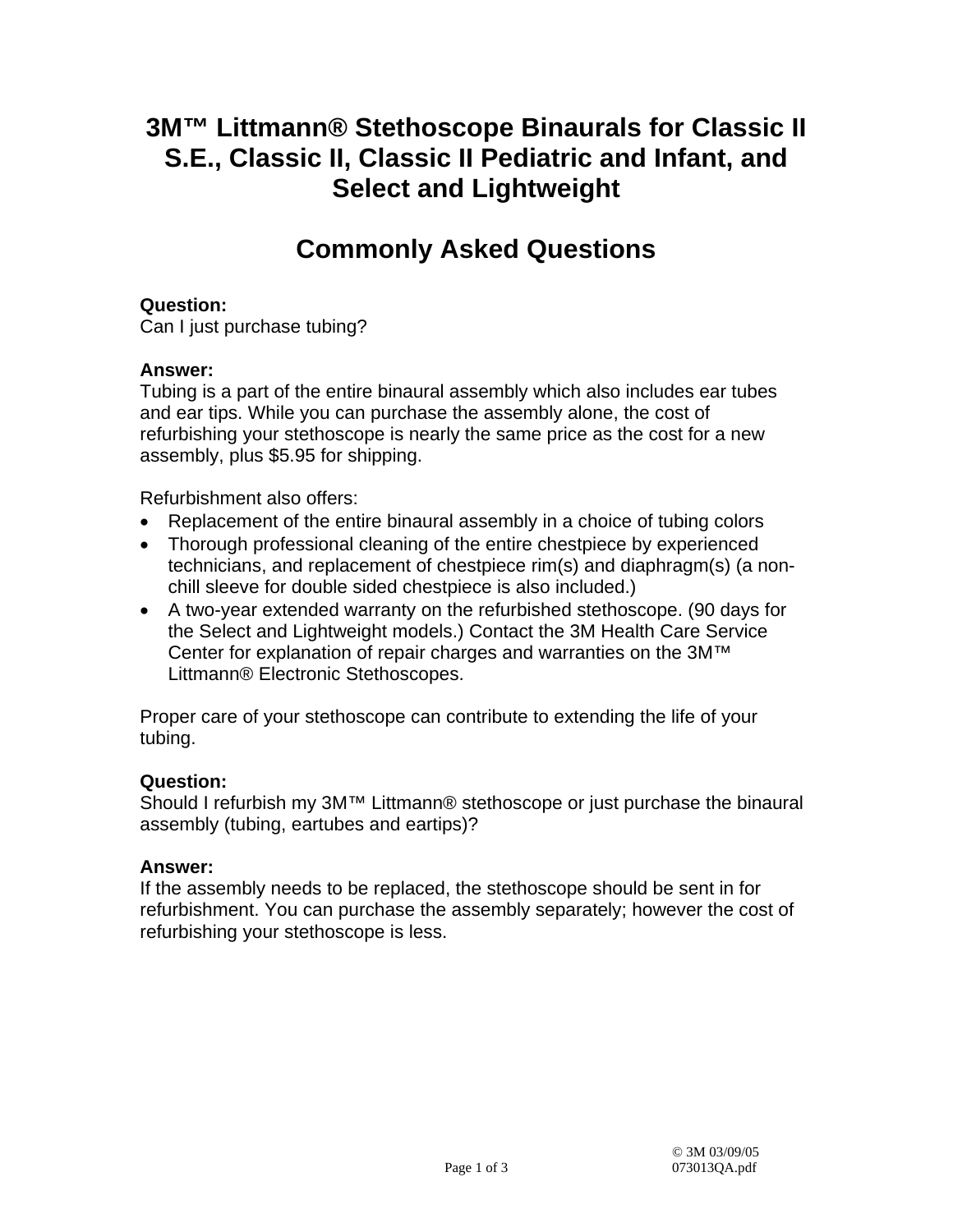Refurbishment includes all of the following:

• Replacement of the entire binaural assembly in a choice of tubing colors

• Thorough professional cleaning of the entire chestpiece by experienced technicians and replacement of chestpiece rim(s) and diaphragm(s) (a non-chill sleeve for double sided chestpiece is also included.)

• A two-year extended warranty on your refurbished stethoscope. (90 days for the Select and Lightweight models.) Contact the 3M Health Care Service Center for explanation of repair charges and warranties on the 3M™ Littmann® Electronic Stethoscopes.

#### **Question:**

Should I buy all the parts I need or just have my 3M™ Littmann® stethoscope cleaned?

#### **Answer:**

If the total cost for parts plus \$5.95 for shipping and handling fee is close to the \$25 cleaning fee, the stethoscope should be sent in for cleaning. Cleaning includes a thorough professional cleaning of the entire chestpiece by experienced technicians, replacement chestpiece rim(s) and diaphragm(s) (a non-chill sleeve for double sided chestpiece is also included).

(Note: Select and Lightweight models can be completely refurbished for \$23.)

#### **Question:**

Should I refurbish my 3M™ Littmann® stethoscope or just purchase a new stethoscope?

#### **Answer:**

Although selling prices for new stethoscopes vary, the cost of refurbishment is usually less than half the cost of purchasing a new stethoscope at the suggested retail price. New models may have additional features and colors not available in your current stethoscope.